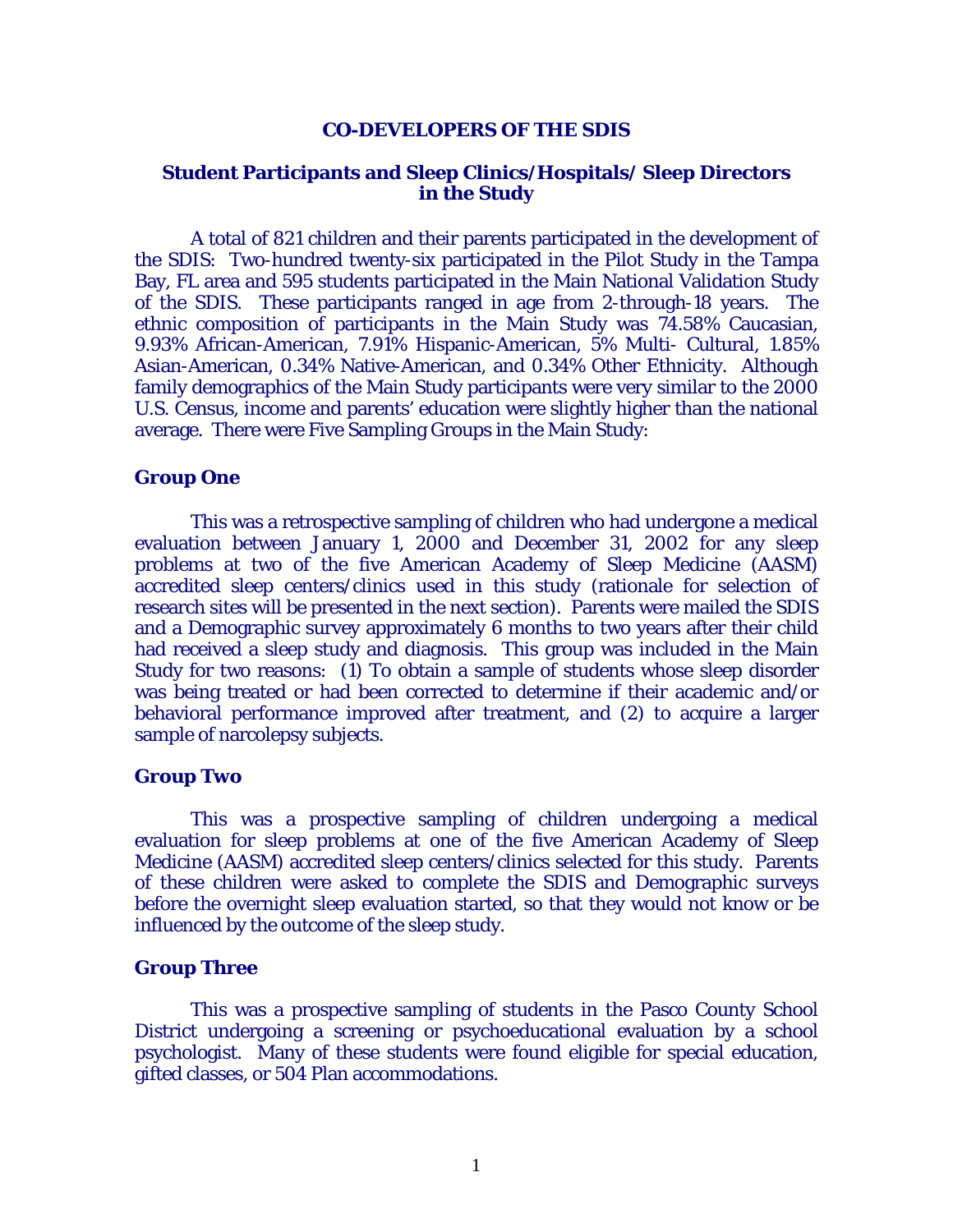# **Group Four**

Group Four was a prospective sampling of children whose parents were Pasco County School District employees. This group was included to get a more normal sampling of children from the three-county Tampa Bay, FL area. The majority of these students were in general education classes and most of them did not appear to have sleep disorders.

# **Group Five**

This was a prospective sampling of children receiving psychoeducational evaluations or counseling from two private practices, one located in Pinellas County, FL and the other located in Hillsborough County, FL.

When combining all five groups, there were students represented from 45 schools in the Tampa Bay region and many other schools (number not specifically tracked) throughout the nation.

Some of the demographic data of the Main Study Students is listed below:



**Participants in Each Age Range**

There were more children in Group 2 (ages 6-through-10 years) than the other age groups because more children of this age were referred to both sleep specialists and school psychologists for evaluations.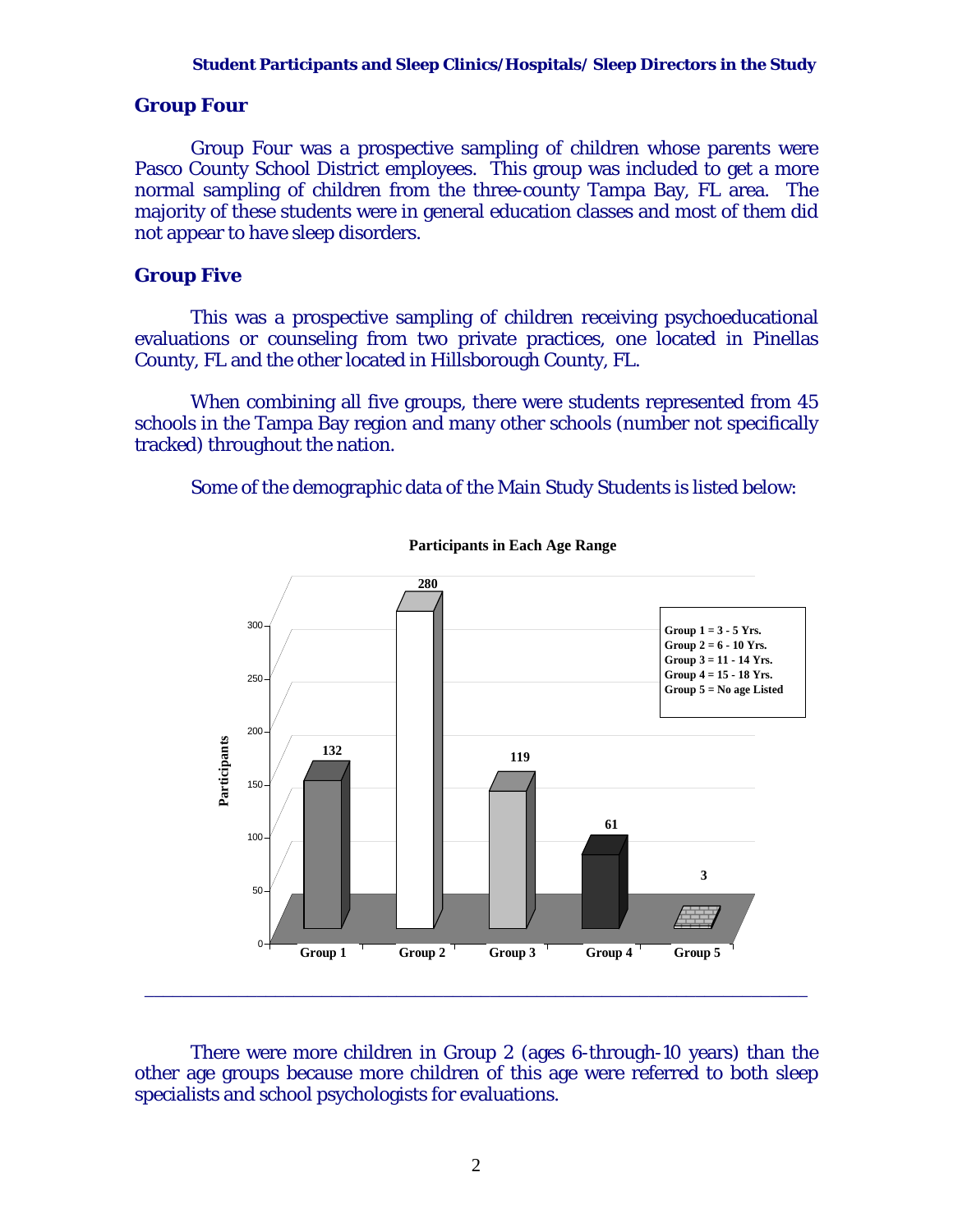*Gender Representation & Number of Children in the Five Sampling Groups* 



 There were 359 male participants in the study (60.34%) and 236 female participants (39.66%). It appeared that there were a larger percentage of male participants referred to school psychologists and sleep clinics for screenings and evaluations, which explains the higher male-to-female ratio.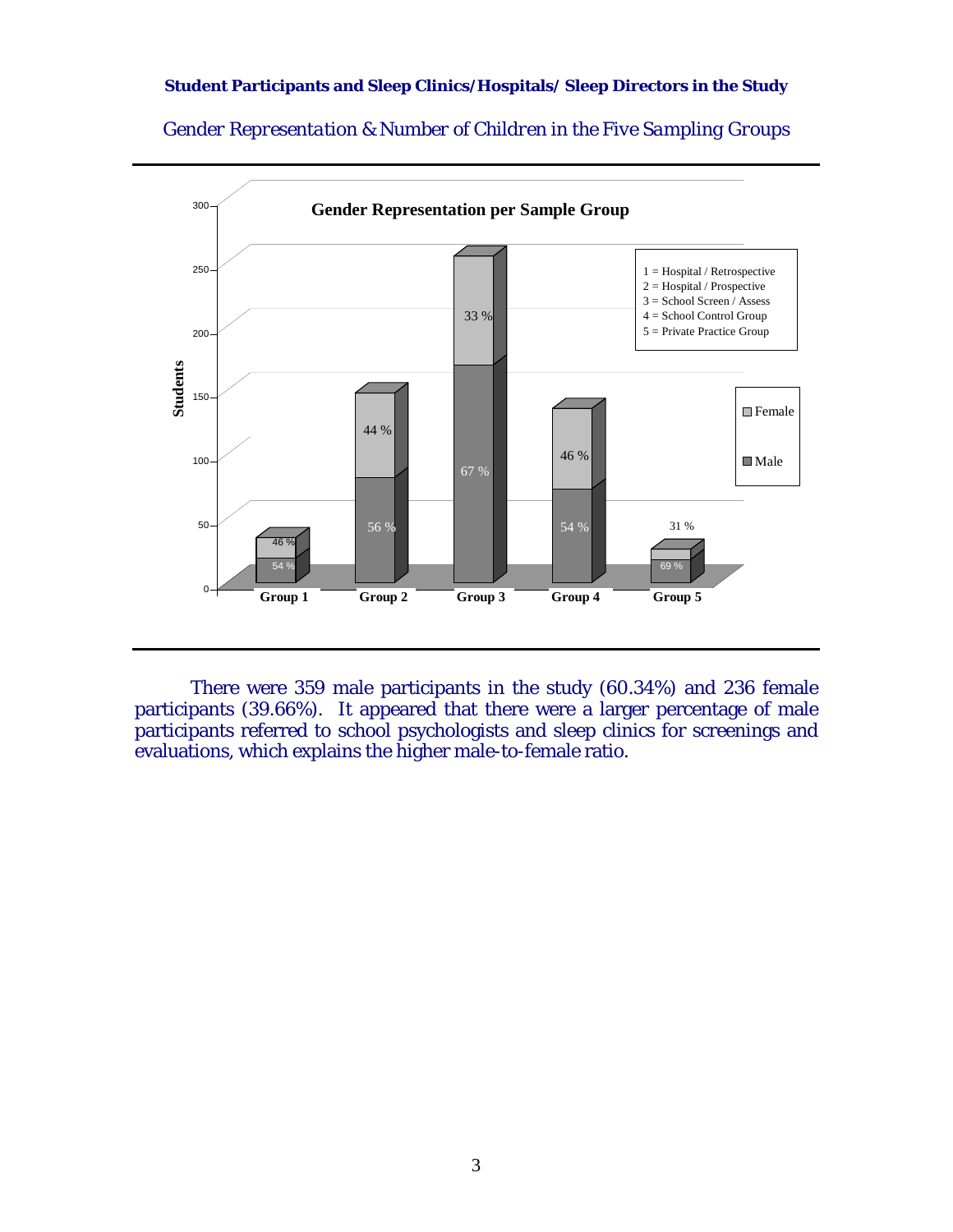The following chart shows the breakdown of educational classifications for the School and Hospital Groups:

| Educational                        | <b>Schools &amp; Private Practice</b> |                | <b>Hospitals</b> |           | <b>Total Study</b> |  |
|------------------------------------|---------------------------------------|----------------|------------------|-----------|--------------------|--|
| Classification<br>Frequency        | Percent                               | Frequency      | Percent          | Frequency | Percent            |  |
|                                    |                                       |                |                  |           |                    |  |
| Total Number of Students 415       | 69.7%                                 | <b>180</b>     | 30.3%            | 595       | 100.0 %            |  |
| Students not in Special Ed.        |                                       |                |                  |           |                    |  |
| (This includes Gifted &            |                                       |                |                  |           |                    |  |
| Preschoolers not in School). . 275 | 66.0%                                 | 100            | 55.0 %           | 375       | 62.8%              |  |
| Students in Special Ed. 139        | 34.0 %                                | 80             | 45.0 %           | 220       | 37.2%              |  |
|                                    |                                       |                |                  |           |                    |  |
| Regular Education  204             | 49.5%                                 | 97             | 53.8%            | 301       | 50.8%              |  |
| Specific Learning Dis. 75          | 18.2 %                                | 26             | 14.4 %           | 101       | 17.1%              |  |
| Speech/Lang. Impaired  67          | 16.3%                                 | 38             | 21.1%            | 105       | 17.7%              |  |
|                                    | 16.7%                                 | $\mathfrak{D}$ | $1.1\%$          | 71        | 12.0%              |  |
| Developmentally Delayed  26        | 6.3%                                  | 12             | 6.6%             | 38        | 6.4%               |  |
| <b>Emotionally Handicapped</b>     |                                       |                |                  |           |                    |  |
| or Behaviorally Disturbed 24       | 5.8%                                  | 14             | 7.8%             | 38        | 6.4%               |  |
| Other Programs (PI, VI, DHH) 12    | 2.9 %                                 | $\overline{2}$ | 1.1%             | 14        | 2.4 %              |  |

# *Summary of Educational Classification of Students from the School and Hospital Groups*

Note. The frequencies and percentages do not add up to 100% because some children received special education services from more than one program. Because this raises the percentages of special education classifications, this group could not be accurately compared to national averages.

### **Selection of Sampling Locations**

This Main Study was a national study with hospitals targeted in different regions of the USA. Although five different regions were chosen in an attempt to get a more representative sampling throughout the nation, the hospitals in this study were primarily chosen because of the expertise of their sleep directors and physicians in the field of sleep medicine. They had extensive knowledge of the accurate diagnostic criteria for children and teens in regard to the specific sleep disorders being investigated in this research study. This was a purposive critical case nonprobability sample that is frequently used with research of diseases or medical disorders. This form of sampling is used when it is more important to find participants who have been given an accurate diagnosis, rather than have an exact normative or representative sample of the population.

Sleep Directors of five AASM hospitals agreed to participate in the national study. These five hospitals and their participating sleep directors were: (1) Carle Regional Sleep Disorders Center in Urbana, IL, (2) Johns Hopkins Pediatric Sleep Center in Baltimore, MD, (3) Miami Children's Hospital in Miami, FL, (4) Stanford Sleep Disorders Clinic in Stanford, CA, and (5) University Community Hospital in Tampa, FL. These hospitals were chosen primarily for their excellent reputation in sleep medicine and for their regional representation and expertise regarding a specific sleep disorder.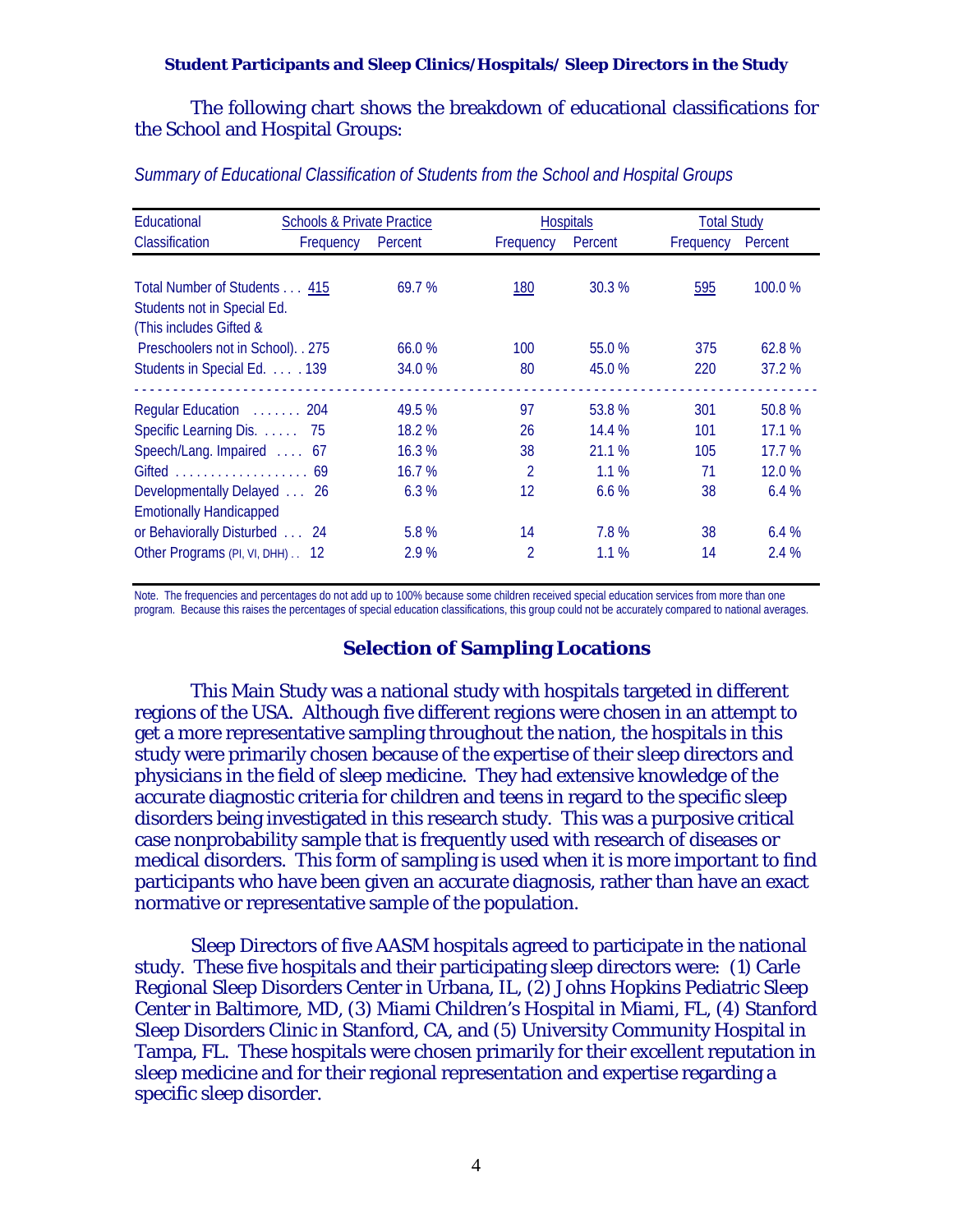**(1) Carle Regional Sleep Disorders Center** in Urbana, IL represented the Midwestern USA. The director of the sleep clinic, Daniel Picchietti, M.D., is nationally known for his extensive research and numerous professional articles focused on Periodic Limb Movement Disorder and Restless Legs Syndrome. All types of sleep disorders are evaluated at Carle Regional, but more students suspected of having PLMD or RLS are sent to Carle due to Dr. Picchietti's expertise in this area.

**(2) Johns Hopkins Pediatric Sleep Center** represented the Northeastern USA. The director of the data collection was Assistant Professor of Pediatrics, Ann Halbower, M.D. Johns Hopkins is professionally acknowledged for her expertise in diagnosing OSAS; however, all sleep disorders are evaluated at Johns Hopkins. Dr. Marcus, who is the sleep clinic director, has helped establish the AASM criteria for diagnosis of OSAS in children. Furthermore, Johns Hopkins serves a fairly large population of African-American patients (approximately 40%), which was an under-represented group in the Pilot Study.

**(3) Miami Children's Hospital (MCH)** represented the Southern region of the USA and evaluates all sleep disorders. This hospital was reported by sleep specialists in the Tampa Bay region to be a leader in identifying sleep disorders in children in the Southeastern USA. Since the Pilot Study was under-represented with Hispanic-American students, and it was believed that more Hispanic-American students should be added to the Main Study, MCH met this need. Approximately 70% of the MCH patients were Hispanic-American. A Spanish form of the SDIS was developed with the help of MCH.

**(4) Stanford Sleep Disorders Clinic**, CA represented the Western USA and is highly specialized in the diagnosis of Narcolepsy, although all types of sleep disorders are evaluated at Stanford. The director of Stanford Sleep Disorders Clinic, Rafael Pelayo, M.D., has been one of the most prolific national and international researchers of narcolepsy. Furthermore, Emmanuel Mignot, M.D., Ph.D., is also a world renowned researcher in the fields of sleep medicine, psychiatry, and molecular biology who recently discovered the genetic link for the cause of narcolepsy.

**(5) University Community Hospital**, Tampa, FL was added to the Southeastern sample to acquire more English-speaking participants and also increase the amount of narcolepsy and DSPS cases. Dr. William Kohler is a wellknown sleep specialist who is director of the Pediatric Sleep Clinic and a pediatric neurologist specialized in sleep disorders

 All of these sleep specialists at these four hospitals supported and assisted this principal investigator with the Main Study data collection, as well as offering invaluable recommendations about the process and development of the SDIS.